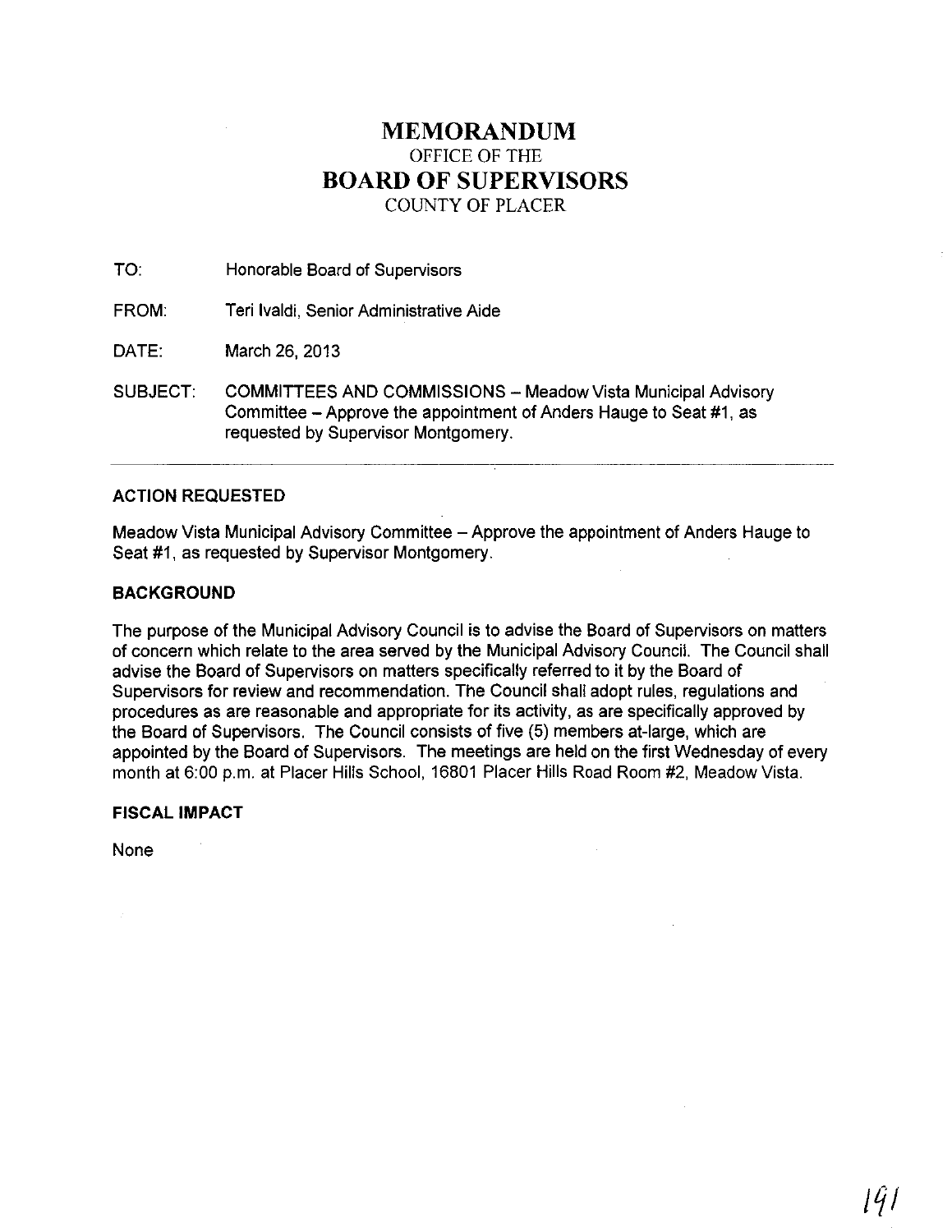#### PUBLIC COMMITTEE

**PURPOSE:** The Municipal Advisory Council may advise the Board of Supervisors on matters that relate to the area served by the Municipal Advisory Council (MAC). The Council shall advise the Board of Supervisors on matters specifically referred to it by the Board of Supervisors for review and recommendation.

## **CONFLICT OF INTEREST: No**

**COMPOSITION:** Five (5) members at-large, appointed by the Board of Supervisors. Members shall, at the lime of appointment and at all times during term of office, be residents, property owners of real property, or business owners or managers operating a business within the MAC Boundaries. Failure to maintain such status shall result in a vacancy in office. Members shall be nominated by the Board member representing District Five and be appointed by a majority of the Board of Supervisors.

**MEETINGS:** First Wednesday, every month at 6:00 p.m., Placer Hills School, Room #2 16801 Placer Hills Road, Meadow Vista.

## **COMPENSATION:**

All members of the Council shall serve without compensation.

COUNTY CONTACT PERSON Board of Supervisors (530) 889-4010 175 Fulweiler Ave Auburn, CA 95603-

SEAT # 1 **Vacant Seat** REPRESENTS: NIA TERM LENGTH: 2-years APPOINTED BY: BOS EXPIRES: 1131/2015

SEAT # 4 **Sherri Bloomfield** REPRESENTS: NIA TERM LENGTH: 2-years APPOINTED BY: BOS EXPIRES: 1/31/2015

CURRENT MEMBERS

SEAT# 2 **Michael Steven Walker** REPRESENTS: NIA TERM LENGTH: 2-years APPOINTED BY: BOS EXPIRES: 1/3112015

SEAT# 5 **Laurie Sweeney** REPRESENTS: NIA TERM LENGTH: 2-years APPOINTED BY: BOS EXPIRES: 1/31/2015

CONTACT PERSON

Meadow Vista MAC (530) 869-4010 175 Fulweiler Ave Auburn, CA 95603-

> SEAT # 3 **Patrick Shea·Burgess** REPRESENTS: NIA TERM LENGTH: 2-years APPOINTED BY: BOS EXPIRES: 1131/2015

Last Update: 3/14/20138:16:41 AM **Municipal Advisory Council - Meadow Vista Public Roster**

**Page 1 of 1**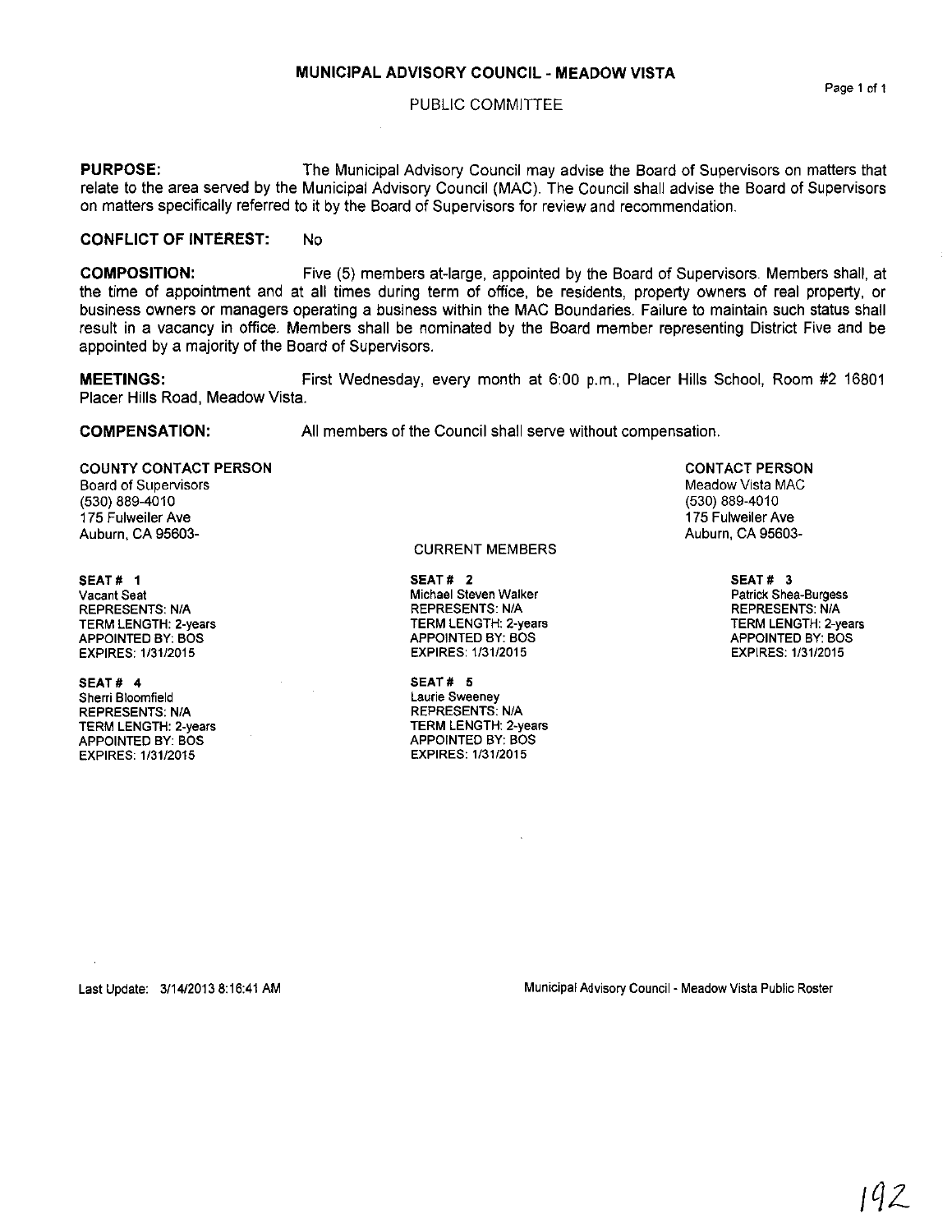|                                                              | <b>PLACER COUNTY</b>                                                                                                                                                          |
|--------------------------------------------------------------|-------------------------------------------------------------------------------------------------------------------------------------------------------------------------------|
|                                                              | <b>BOARD OF SUPERVISORS</b>                                                                                                                                                   |
|                                                              | APPLICATION FOR MEMBERSHIP ON                                                                                                                                                 |
|                                                              | ADVISORY BOARD OR COMMISSION                                                                                                                                                  |
|                                                              |                                                                                                                                                                               |
|                                                              | THE FOLLOWING IS PUBLIC INFORMATION                                                                                                                                           |
|                                                              | APPLICATION FOR MEMBERSHIP ON: Meadow Vista MAC                                                                                                                               |
|                                                              | (NAME OF BOARD, COMMISSION, OR COMMITTEE)                                                                                                                                     |
|                                                              | IF THIS BOARD/COMMISSION/COMMITTEE CALLS FOR A SPECIFIC TYPE MEMBER, PLEASE INDICATE THE                                                                                      |
|                                                              | POSITION FOR WHICH YOU ARE APPLYING: MAC member<br>NAME: Anders J. Hauge                                                                                                      |
|                                                              |                                                                                                                                                                               |
|                                                              | SUPERVISORIAL DISTRICT IN WHICH YOU RESIDE: District 5                                                                                                                        |
| TIMES YOU ARE AVAILABLE FOR MEETINGS:                        | DAYS: Monday - Saturday, 'TIMES 7 AM to 10 PM, varie                                                                                                                          |
|                                                              | EMPLOYMENT EXPERIENCE/PROFESSION (A RESUME MAY BE ATTACHED). Resume attached:<br>Hauge Brueck Associates (Sacramento & Zephyr Cove), Parsons/Harland Bartholomew & Associates |
|                                                              |                                                                                                                                                                               |
|                                                              | Town of Breckenridge CO, California Tahoe Regional Planning Agency, City of Woodland, City of Ban                                                                             |
|                                                              |                                                                                                                                                                               |
|                                                              | EDUCATIONAL EXPERIENCE: BS in City and Regional Planning, Cal Poly SLO 1971, AA Sacramento Ci                                                                                 |
|                                                              | APPLICATIONS WILL BE RETAINED FOR TWO YEARS                                                                                                                                   |
|                                                              |                                                                                                                                                                               |
|                                                              | APPLICATION MUST BE FILED WITH THE CLERK OF THE BOARD OF SUPERVISORS<br>175 FULWEILER AVENUE, ROOM 101, AUBURN, CALIFORNIA 95803                                              |
|                                                              |                                                                                                                                                                               |
|                                                              |                                                                                                                                                                               |
|                                                              | SIGNATURE                                                                                                                                                                     |
|                                                              |                                                                                                                                                                               |
|                                                              |                                                                                                                                                                               |
|                                                              | THE FOLLOWING IS CONSIDERED CONFIDENTIAL INFORMATION FOR PLACER COUNTY STAFF USE<br><b>ONLY</b>                                                                               |
|                                                              |                                                                                                                                                                               |
|                                                              |                                                                                                                                                                               |
|                                                              | RESIDENCE ADDRESS: North Contract of ADDRESS:                                                                                                                                 |
|                                                              |                                                                                                                                                                               |
| ORGANIZATION/COMMUNITY EXPERIENCE:<br>DATE: February 1, 2013 | PHONE NUMBERS: HOME: ___________________________________ BUSINESS: ______________                                                                                             |